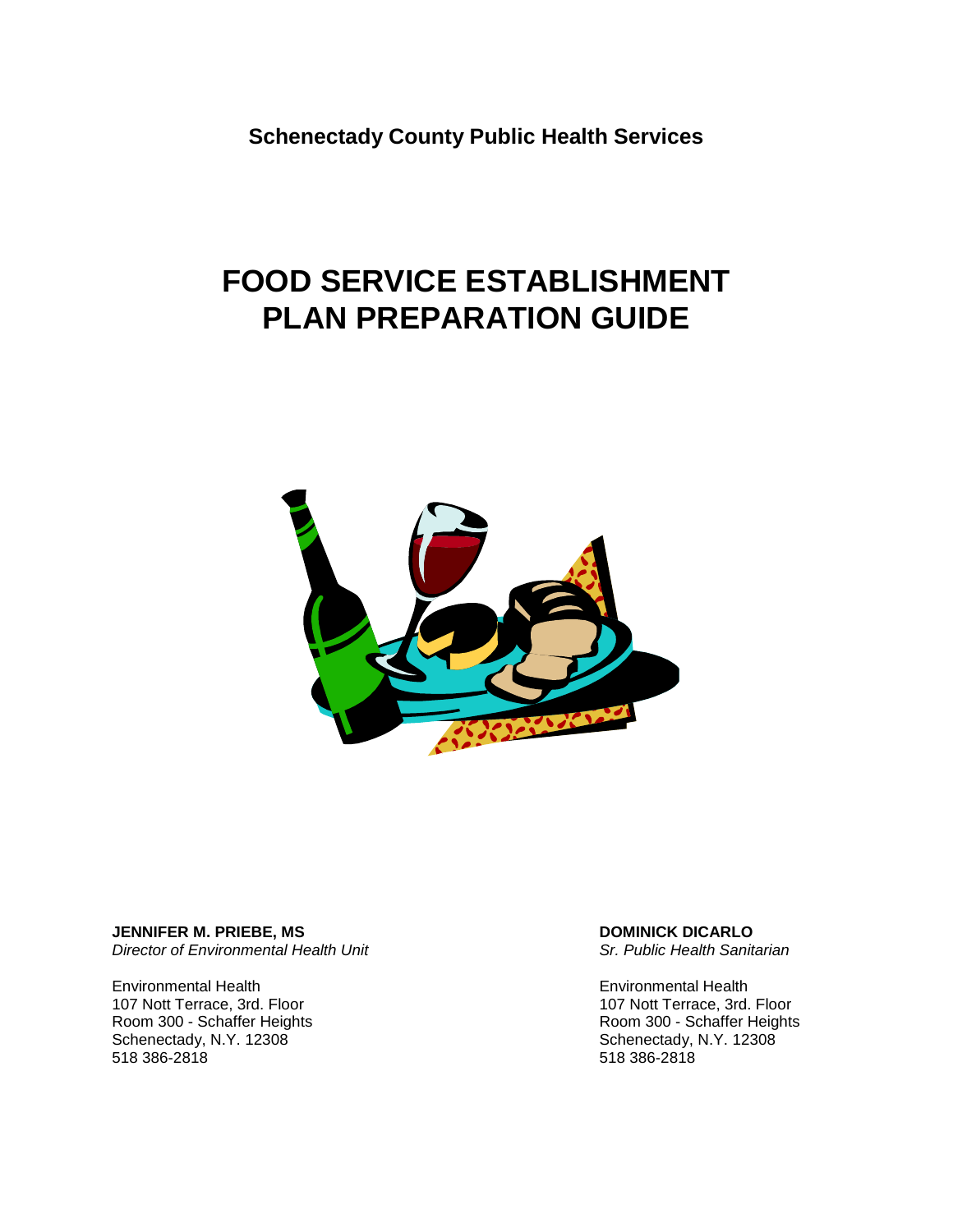## **PLAN REVIEW & APPLICATION CHECKLIST FOOD SERVICE ESTABLISHMENTS**

**The Schenectady County Environmental Health Unit would like to make the process of obtaining a food service permit as simple as possible. Therefore, we have devised this step-by-step checklist to assist you. All the items and conditions listed below are required in order for this office to issue you the food service permit.** 

# **PLAN REVIEW CHECKLIST:**

- Plans must be submitted for all new or substantially remodeled or renovated food service facilities. Plans must be submitted 15 days prior to any construction.
- The appropriate plan review fee must accompany the submitted plan.
- Plans must include all elements in the sample plan guideline enclosed.
- All equipment must be NSF approved or equivalent (commercial type equipment).
- $\blacklozenge$  All plans must be drawn to scale (minimum  $\frac{1}{4}$  inch = 1 ft.).
- Plans must include the business name, owner's name and current mailing address.
- All facilities with private water and/or private sewage must submit schematics of new or existing systems with food service plans.
- All applicable building, electrical and plumbing permits must be secured and satisfied and zoning approval granted before issuance of a permit from this office.

# **APPLICATION CHECKLIST:**

- Applications for a food service permit must be accompanied by the appropriate fee based on the seating capacity. Checks should be made payable to the County of Schenectady.
- A copy of a legal DBA (doing business as) must be submitted for a food service establishment owned by a private owner(s). Copies of corporation papers or a listing of the corporation officers must be submitted for food service facilities owned by a corporation.
- Proof of proper Workers Compensation and Disability Benefits Insurance coverage must be submitted and effective before operation.
- If the food service establishment is owner/operator run, with no other employees, a completed form C-105.21, Statement That Applicant Does Not Require Workers' Compensation **Or** Disability Coverage, must be submitted as part of the application package.

## **ADDITIONAL ITEMS MAY BE REQUIRED BY THIS OFFICE TO INSURE PROPER SANITARY OPERATION OF THE FOOD SERVICE ESTABLISHMENT. NO PERMIT WILL BE ISSUED UNLESS ALL THE ABOVE CONDITIONS ARE SATISFIED.**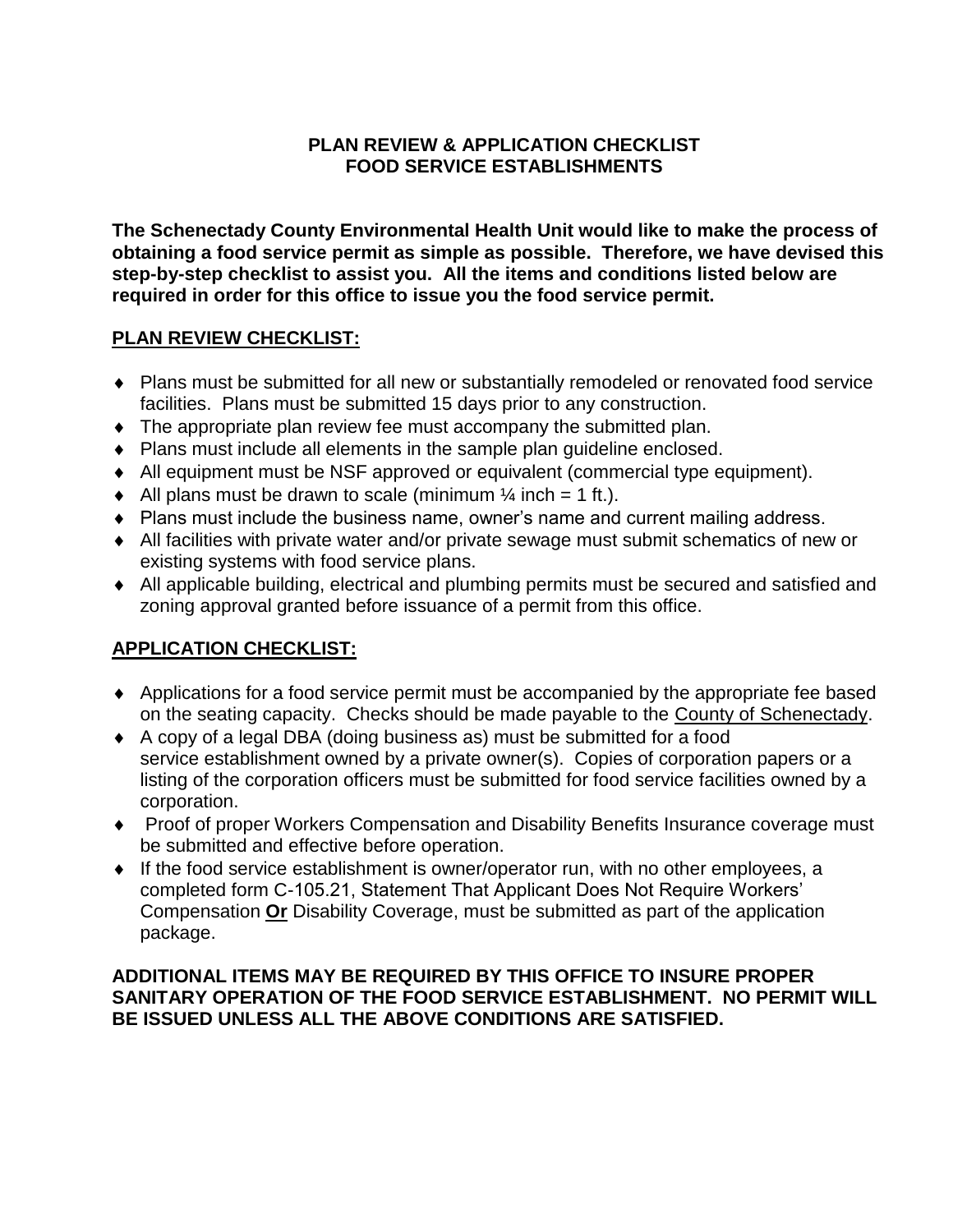## **FOOD SERVICE ESTABLISHMENTS PLAN PREPARATION**

## A. **Plans**

## **1. Title Block**

Name of Food Service Establishment Street Address or Road Name City, Village or Township Owner's Name Author of Plan Date of Plan Completion

## 2. **Floor Plan** (inside information)

- a. Scale: minimum 1/4 inch = I foot
- b. All rooms and intended use
- c**.** Location of prefabricated and custom built equipment

## B. **Specification List of Food Service Equipment**

| Prefabricated: | Unit name and Manufacturer's name                              |
|----------------|----------------------------------------------------------------|
| Custom-built:  | Unit name, capacity or size, description, and finish materials |

#### C. **Finish schedule**

Listing materials used to finish the floor, base, walls and ceiling of each room

#### D. **Ventilation Schedule**

Listing method of ventilation for each room

#### E. **Plumbing Schedule**

Listing or showing the location of hot and cold water lines, vented drain lines, sewage lines, the source of the water supply and the method of sewage disposal

#### F*.* **Description of Operation**

- 1. Number of seats
- 2. Estimated number of meals per day
- 3. Approximate number of employees
- 4. Menu
- 5. Method of food service single service articles or multi-use tableware
- 6. Method- of garbage storage and disposal
- 7. Method of insect and rodent control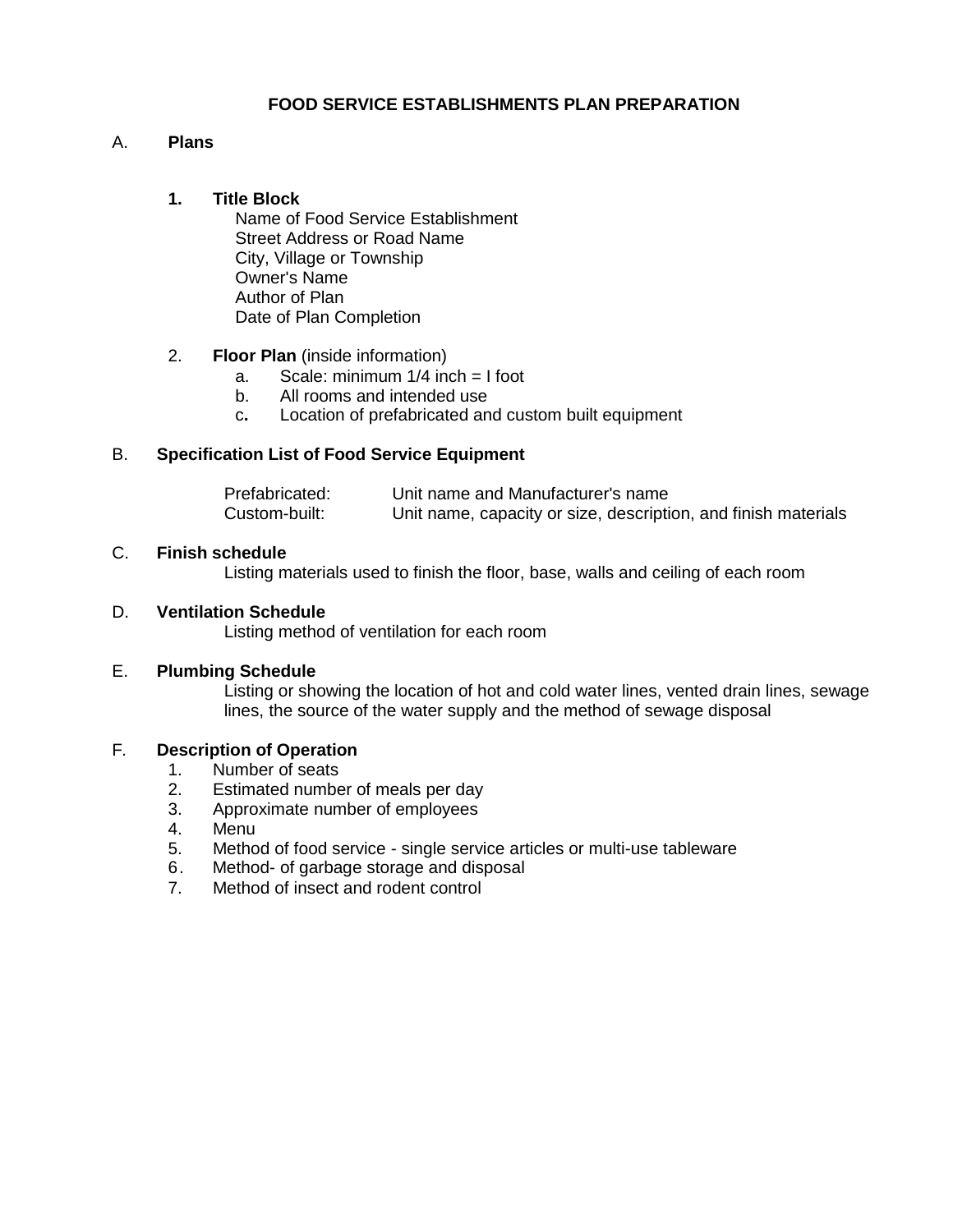The specifications listed below are to be incorporated into the plans as applicable:

- 1. (a) rooms and areas, and walk-in refrigerators, dressing or locker rooms, and toilet rooms shall be constructed of smooth, durable, nonabsorbent, and easily cleanable materials such as sealed concrete, terrazzo, ceramic tile, durable grades of linoleum or plastic: provided, that in areas subject to spilling or dripping of grease or fatty substances, such floor coverings shall be of grease resistant material.
	- (b) The walls of all food preparation, utensil washing, and hand washing rooms or areas, shall have light colored, smooth, easily cleanable, nonabsorbent surfaces, and such surfaces shall be washable up to at least the highest level reached by splash or spray. Acoustical materials may be used on the ceiling, provided ventilation is adequate to minimize grease and moisture absorption.
- 2. Floors should be sloped 1/8" to 1/4" per ft. to a drain. A trapped floor drain should be provided for every 400 sq. ft. of floor area with the length of travel to drain not more than 15 ft. Floor drains are not necessary in dry storage areas.
- 3. Coving juncture of walls with a floor should be coved to facilitate cleaning.
- 4. Adequate aisles around equipment must be provided. A minimum aisle width of 36" is recommended with 42" where persons must pass each other.
- 5. Windows, if they are openable, must be provided with screens.
- 6. a. Equipment which is placed on tables or counters, unless readily movable, must be sealed to the table or counter or mounted on legs or feet at least 4" high.
	- b. Unless the equipment is designed so that it may be placed on a raised island or sealed to the floor, one or more of the following provisions shall be made for cleaning this area:
		- (1) The unit shall be mounted on tubular legs of sufficient height to provide a clear space of not less than 6" between the lowest horizontal member of the unit and the floor, or:
		- (2) The unit shall be mounted on casters or rollers of such material, design, and construction as to permit its being easily moved by one person.
- 7. Space behind, between and beside units Equipment other than readily removable equipment shall be installed with sufficient unobstructed space behind equipment and between adjacent equipment and walls to permit cleaning, or the equipment sealed to the wall. The width of space to be provided is dependent upon the distance from either end to the farthest point for cleaning.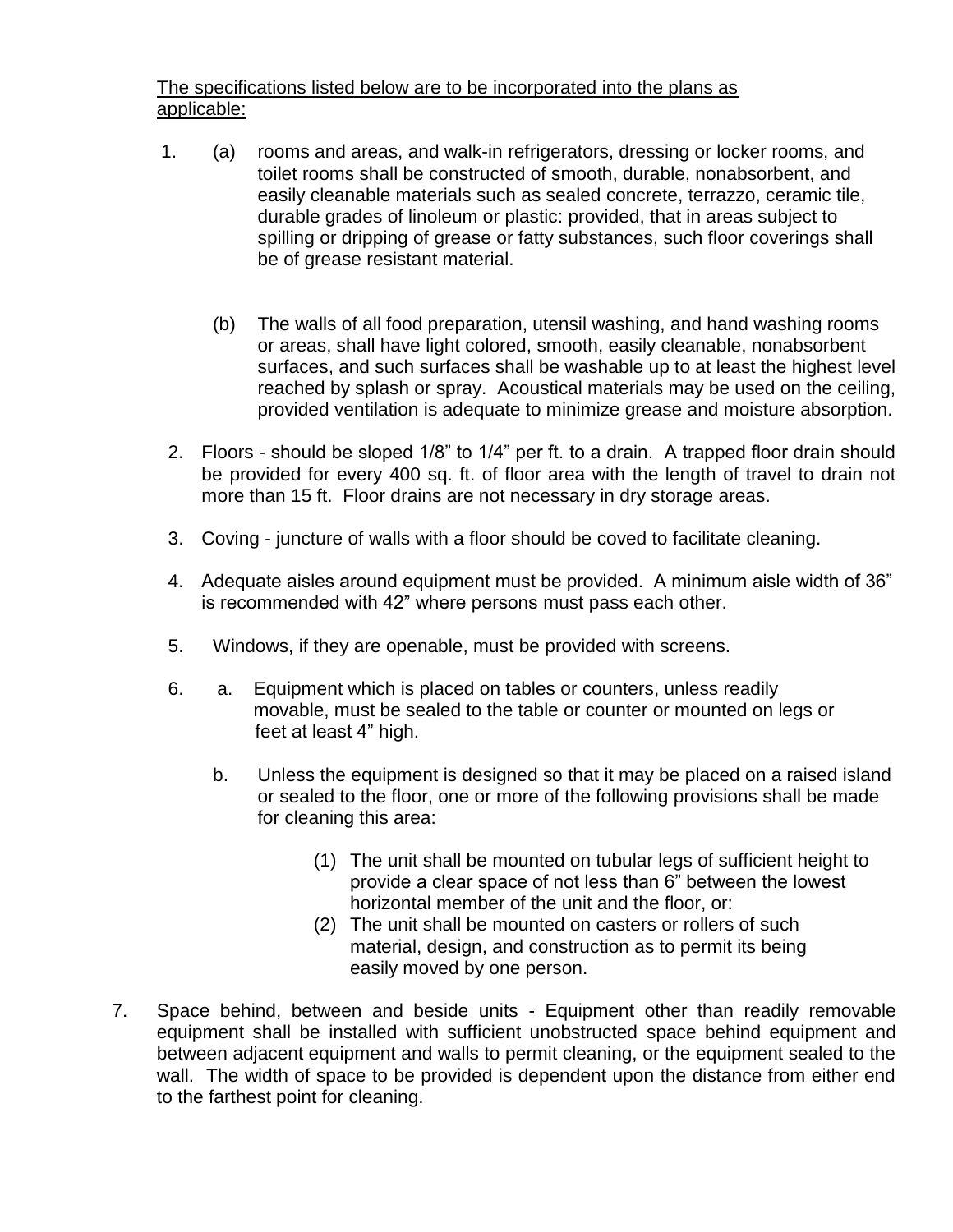- a. When the distance to be cleaned is less than 2 ft. in length, the width of the clear unobstructed space shall not be less than 6".
- b. When the distance is greater than 2 f t., but less than 4 ft. in length, the width of the clear unobstructed space shall not be less than 8".
- c. When the distance to be cleaned is greater than 4 ft. but less than 6 ft. in length, the width of the clear unobstructed space shall not be less than 12".
- d. When the distance to be cleaned is greater than 6 ft., the width of clear unobstructed space shall be 18".
- 8. Piping such as water pipes from walls to equipment should be located a minimum of 8" from the floor to facilitate cleaning in that area.
- 9. Studs, joints, and rafters shall not be left exposed in food preparation or utensil washing areas, or utensil rooms. lf left exposed in other rooms or areas, they shall be finished and shall be kept clean and in good repair.
- 10. A minimum of 30 foot-candles of light is required on all working surfaces and at least, 30 foot-candles on all other surfaces and equipment, in food preparation, utensil washing and hand washing areas, and toilet rooms. Sources of artificial light shall be provided and used to the extent necessary when being cleaned. At least 20 foot-candles of light at a distance of 30 inches from the floor shall be required in all other areas, including dining areas during cleaning operations.
- 11. Exhaust systems for cooking equipment The face of the opening of canopy hoods shall not be more than 7 ft. from the floor and the hood should over -hang or extend a horizontal distance of not less than 6" on all sides beyond the edge of the cooking surface. An adequately sized fan(s) and grease extraction filters are required. The ventilation system must be installed in compliance with applicable State and Local Fire Regulations. Discharge air shall not create a nuisance.
- 12. Where food and drink is served in dishes, glasses, silverware and cutlery, they shall be washed in a commercial dishwasher or a three compartment sink with adequate drain boards. Even with the use of single service materials, a three compartment sink must be provided for the kitchenware. A stainless steel sink is recommended.
- 13. Every kitchen shall be installed with at least one hand wash station for the use of kitchen employees. This station should be centrally located in the kitchen and must be used exclusively for handwashing.
- 14. All food service equipment should be National Sanitation Foundation (N.S.F.) approved or equivalent.
- 15. At least one utility sink or curbed cleaning facility with a floor drain is to be installed for the cleaning of mops and disposal of mop water.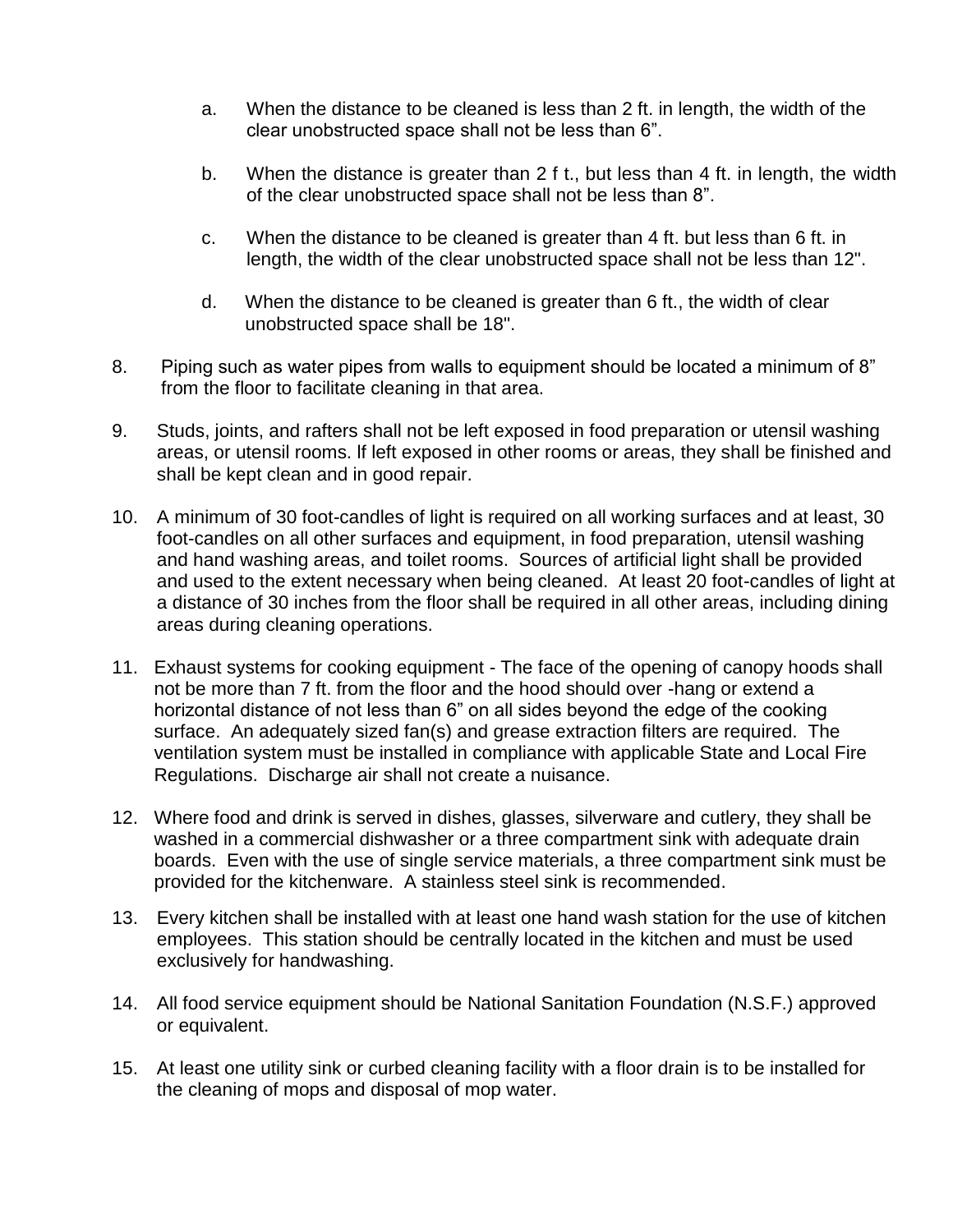- 16. A separate food preparation sink is required. Food preparation sinks, ice machines, refrigerators, steam kettles and similar types of equipment in which food is placed, shall not be directly connected to the drainage system. Each waste pipe from such equipment shall discharge into an open, accessible, individual waste sink, floor drain, or other suitable indirect connection. Indirect connections of drain lines from other equipment used in the preparation of food or washing of equipment and utensils may be required by the health authority when, in their opinion, the installation is such that backflow of sewage is likely to occur.
- 17. Toilet Facilities Each food service establishment shall be provided with adequate, conveniently located toilet facilities for it's employees. Toilet fixtures shall be of sanitary design and readily cleanable. The doors of all toilet rooms shall be self-closing.
- 18. A hand wash sink shall be located within or immediately adjacent to all toilet rooms and each shall be provided with hot and cold or tempered running water.
- 19. (a) All garbage and rubbish containing food waste shall be kept in containers constructed of durable metal or other approved types of material, which do not absorb liquids.
	- (b) All containers shall be provided with tight-fitting lids or covers and shall, unless kept in a special vermin-proof room or enclosure, be kept covered when stored or not in continuous use.
	- (c) Storage rooms or enclosures shall be constructed of easily cleanable, washable materials and shall be vermin-proofed. The floors and the walls, up to at least the level reached by splash or spray, shall be of nonabsorbent materials.
- 20. Enough lockers or other suitable facilities are to be provided and used for the orderly storage of employee clothing and other belongings.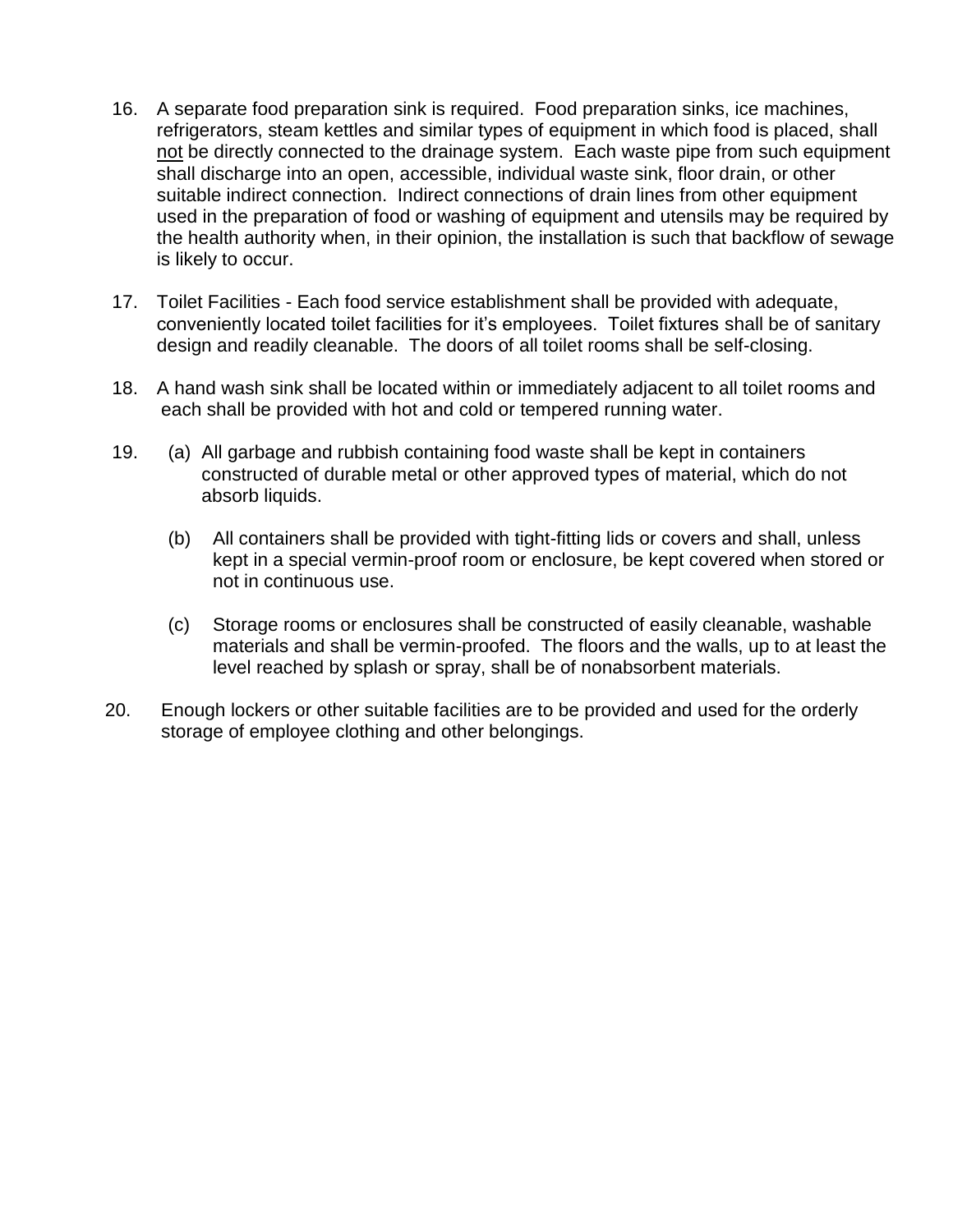

Owner: Herman Jones Drawn by: Joe Planner, P.E.

list item numbers on next page correspond to specification